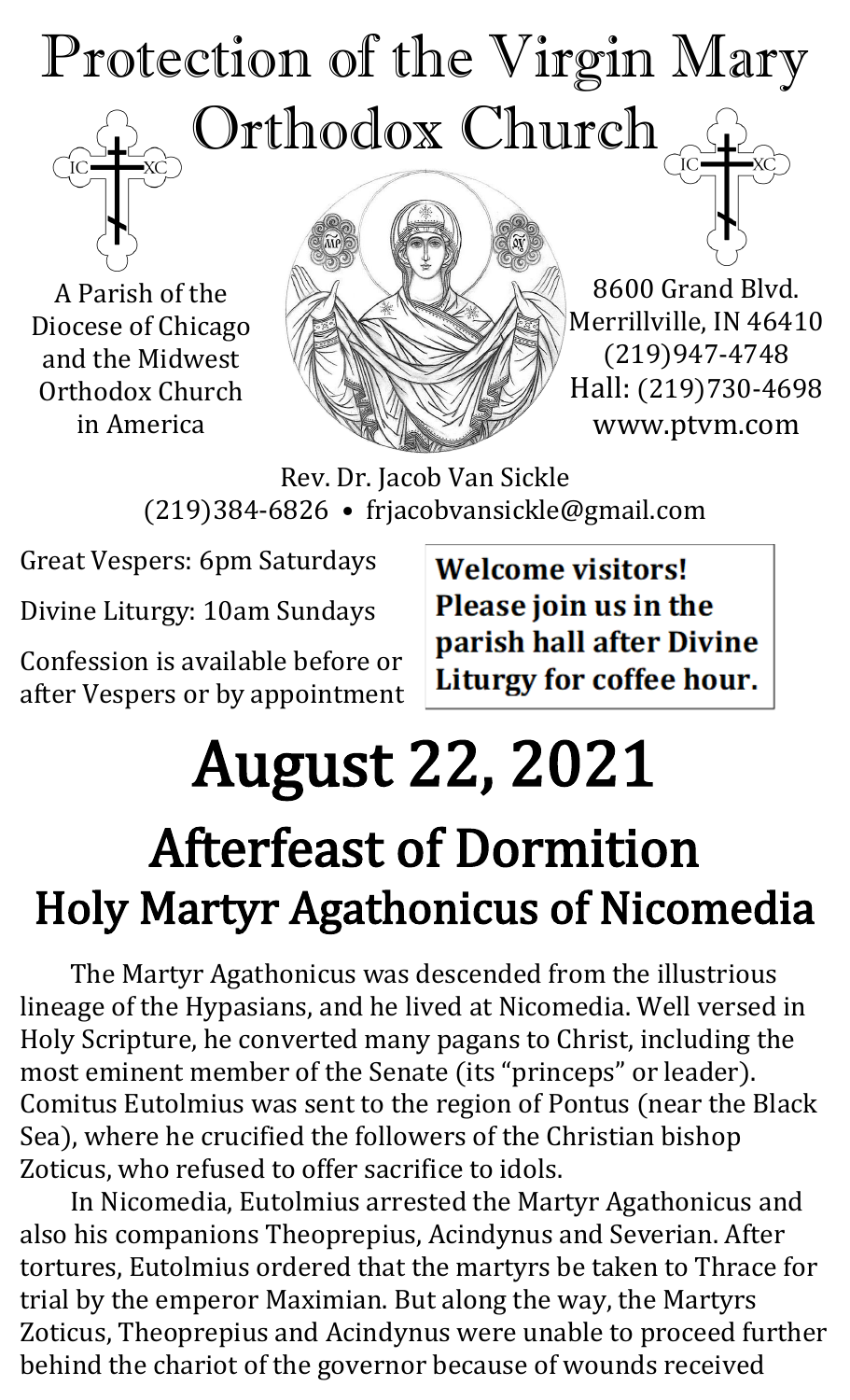during torture. Therefore, they were put to death. The Martyr Severian was put to death at Chalcedon, and the Martyr Agathonicus together with others was beheaded with the sword after a trial in Selymbria (near modern Istanbul) by order of the emperor.

### HYMNS OF THE DAY

#### Tone 8 – Resurrectional Troparion

You descended from on high, O Merciful One! You accepted the three day burial to free us from our sufferings!// O Lord, our Life and Resurrection, glory to You!

#### Tone 1 – Troparion of Dormition

In giving birth you preserved your virginity. In falling asleep you did not forsake the world, O Theotokos. You were translated to life O Mother of Life,// and by your prayers you deliver our souls from death.

#### Tone 4 – Troparion for St. Agathonicus

Your holy martyr Agathonicus and his companions, O Lord, through their sufferings have received incorruptible crowns from

You, our God. For having Your strength, they laid low their adversaries, and shattered the powerless boldness of demons.// Through their intercession, save our souls!

#### Tone 8 – Resurrectional Kontakion

By rising from the tomb You raised the dead and resurrected Adam. Eve exults in Your Resurrection,

and the world celebrates Your rising from the dead, O greatly Merciful One!

#### Tone 1 – Kontakion for St. Agathonicus

Having received the good calling, O divinely wise one, you abandoned the cult of evil men, not fearing their tortures, O glorious Agathonicus.

Therefore, you have inherited good things// and worthily received the incorruptible crown with your fellow martyrs.

#### Tone 2 – Kontakion of Dormition

Neither the tomb, nor death, could hold the Theotokos, who is constant in prayer and our firm hope in her intercessions. For being the Mother of Life,//

she was translated to life by the **One** Who dwelt in her virginal womb.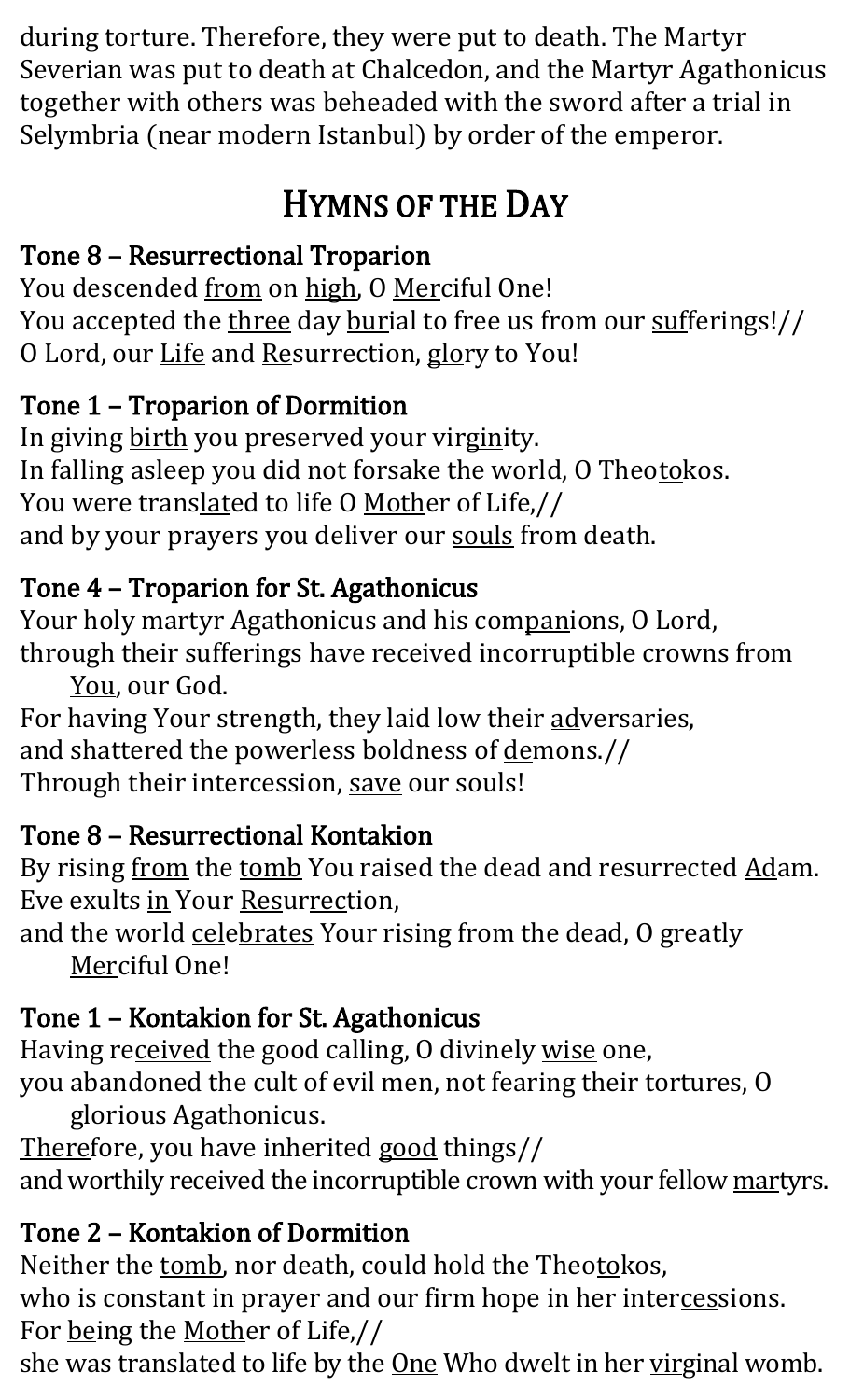#### SCRIPTURE READINGS

#### Tone 8 – Sunday Prokeimenon (Psalm 75)

Pray and make your vows / before the Lord, our God!

#### Tone 3 – Song of the Theotokos (Luke 1)

My soul magnifies the Lord, / and my spirit rejoices in God my Savior!

#### Epistle: 1 Corinthians 3.9-17

Brethren: We are God's fellow workers; you are God's field, you are God's building. According to the grace of God which was given to me, as a wise master builder I have laid the foundation, and another builds on it. But let each one take heed how he builds on it. For no other foundation can anyone lay than that which is laid, which is Jesus Christ. Now if anyone builds on this foundation with gold, silver, precious stones, wood, hay, straw, each one's work will become clear; for the Day will declare it, because it will be revealed by fire; and the fire will test each one's work, of what sort it is. If anyone's work which he has built on it endures, he will receive a reward. If anyone's work is burned, he will suffer loss; but he himself will be saved, yet so as through fire.

Do you not know that you are the temple of God and that the Spirit of God dwells in you? If anyone defiles the temple of God, God will destroy him. For the temple of God is holy, which temple you are.

#### Gospel: Matthew 14.22-34

At that time, Jesus made His disciples get into the boat and go before Him to the other side, while He sent the multitudes away. And when He had sent the multitudes away, He went up on the mountain by Himself to pray.

Now when evening came, He was alone there. But the boat was now in the middle of the sea, tossed by the waves, for the wind was contrary. Now in the fourth watch of the night Jesus went to them, walking on the sea. And when the disciples saw Him walking on the sea, they were troubled, saying, "It is a ghost!" And they cried out for fear.

But immediately Jesus spoke to them, saying, "Be of good cheer! It is I; do not be afraid."

And Peter answered Him and said, "Lord, if it is You, command me to come to You on the water."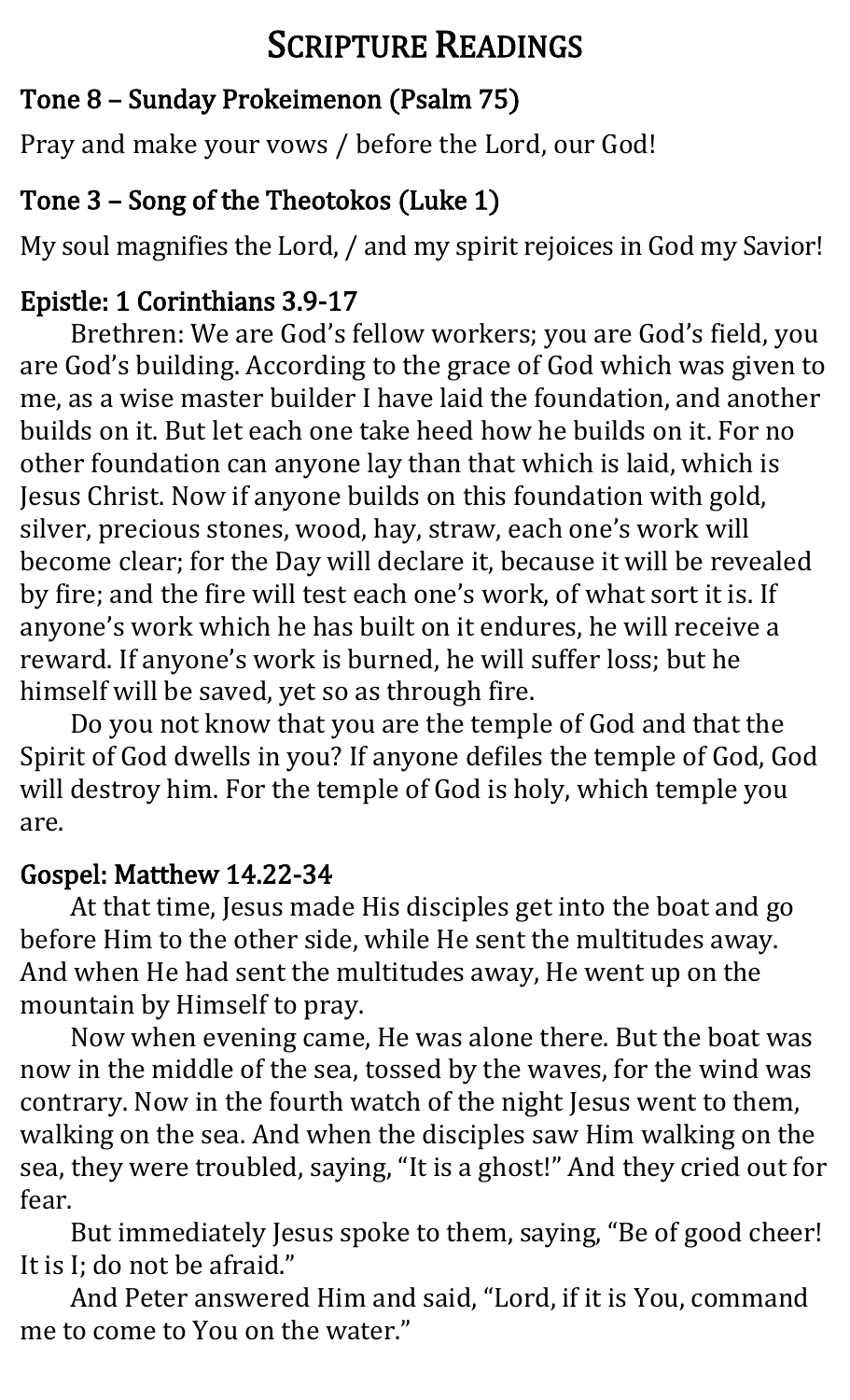So He said, "Come." And when Peter had come down out of the boat, he walked on the water to go to Jesus.

But when he saw that the wind was boisterous, he was afraid; and beginning to sink he cried out, saying, "Lord, save me!"

And immediately Jesus stretched out His hand and caught him, and said to him, "O you of little faith, why did you doubt?" And when they got into the boat, the wind ceased.

Then those who were in the boat came and worshiped Him, saying, "Truly You are the Son of God."

#### WE REMEMBER IN PRAYER

| N.Dep. Mat. Tresja Denysenko          |                | Andrew Nepsha ('63)     |  |
|---------------------------------------|----------------|-------------------------|--|
| Thomas Kurth                          |                | Anastasia Parfeew ('72) |  |
| Loretta Molchan                       |                | Harold German ('82)     |  |
| <b>Ev.Mem.</b> Timothy Kovaloff ('23) |                | Anna Sadowski (2008)    |  |
| Pauline Sheveleff ('36)               |                | Gary Martin (2006)      |  |
| Sebastian Makarevich ('50)            |                | Nettie Krochta (2007)   |  |
| Health & Salv.                        | Rollie         | Joseph                  |  |
| Archpr. Peter                         | Joseph         | Linda                   |  |
| Mat. Margaret                         | Nadia          | Claudia                 |  |
| Mat. Anne                             | <b>Brendan</b> | Elizabeth               |  |
| Pr. Christopher                       | Tanya          | Snezana                 |  |
| Mat. Jennifer                         | Christopher    | <b>Nathan</b>           |  |
| Andrew                                | Nina           | Kara                    |  |
| Gideon                                | Renee          | Ryan                    |  |
| Kevin                                 | Carissa        | Carol                   |  |
| Jon                                   | Cynthia        | Christine               |  |
| Tanya                                 | John           | Jon                     |  |
| Jovan                                 | Olga           | Zoey                    |  |
| Julia                                 | Mark           | Dominic                 |  |
| Tom                                   | Jerry          | Declan                  |  |
| Tina                                  | Michael        | Hudson                  |  |
| Jennifer                              | Anthony        | Ayden                   |  |
| Gail                                  | Daryl          | Hyland                  |  |
| Stacy                                 | Diane          | Jason                   |  |
| Jeramie                               | Carla          | Ted                     |  |
| Olivia                                | Susan          | James                   |  |
| Parker                                | Timothy        | Pamela                  |  |
| Christine                             | William        | Erin                    |  |

Paul

Alexander

Larry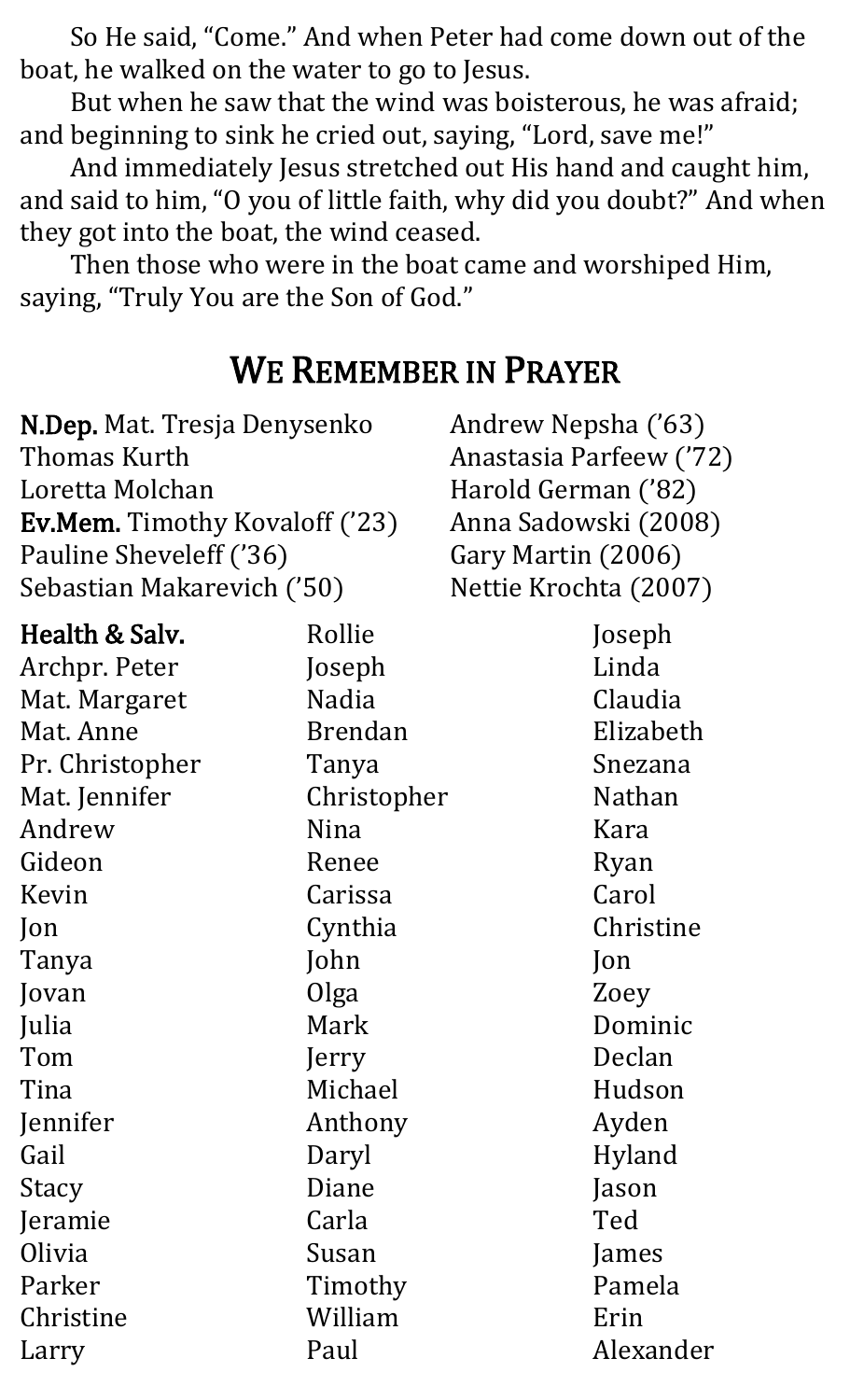| Ronald    | Janice     | Ivanka  |
|-----------|------------|---------|
| Theodore  | Ken        | Susan   |
| Robert    | Debbie     | Denise  |
| Craig     | Jacqueline | Valerie |
| Chuck     | Dara       | Jeffrey |
| Scott     | Cindy      | Aaron   |
| Mark      | Daniel     | William |
| Christine | Laura      | Jamie   |
| Dale      | Dorothy    | Karen   |
| Pauline   | Vasiliy    | Dale    |
| Mary      | William    | Jack    |
| Timothy   | Wanda      | Joyce   |
| Lisa      | Cindy      | Junia   |
| Lois      | Mary       | Anna    |
| Michael   | Linda      | Sandra  |

\*If you know someone who needs prayer, please give their name to Fr Jacob

#### Festal Theotokion (Instead of "It is Truly Meet...")

The Angels, as they looked upon the Dormition of the Virgin, were struck with wonder,

seeing how the Virgin went up from earth to heaven.

The limits of nature are overcome in you, O Pure Virgin: for birthgiving remains virginal, and life is united to death; a virgin after childbearing and alive after death, you ever save your inheritance, O Theotokos.

#### ANNOUNCEMENTS

After venerating the cross, we will serve a memorial for Mat. Tresja Denysenko.

For Bible Study this week, read 3 Kingdoms (a.k.a. 1 Kings) 16-19.

Church School resumes on Sunday, September 12. Please register your children by recording their names and a parent's name and phone number for contact on the registration sheet in the Narthex, or by visiting [www.ptvm.com](http://www.ptvm.com/) and clicking the "Church School" tab.

We are beginning a new ministry for the young girls of our parish analogous to the altar boys. They will be given responsibilities during the Divine Liturgy, including greeting at the door and serving the blessed bread and wine during communion. Please let Fr Jacob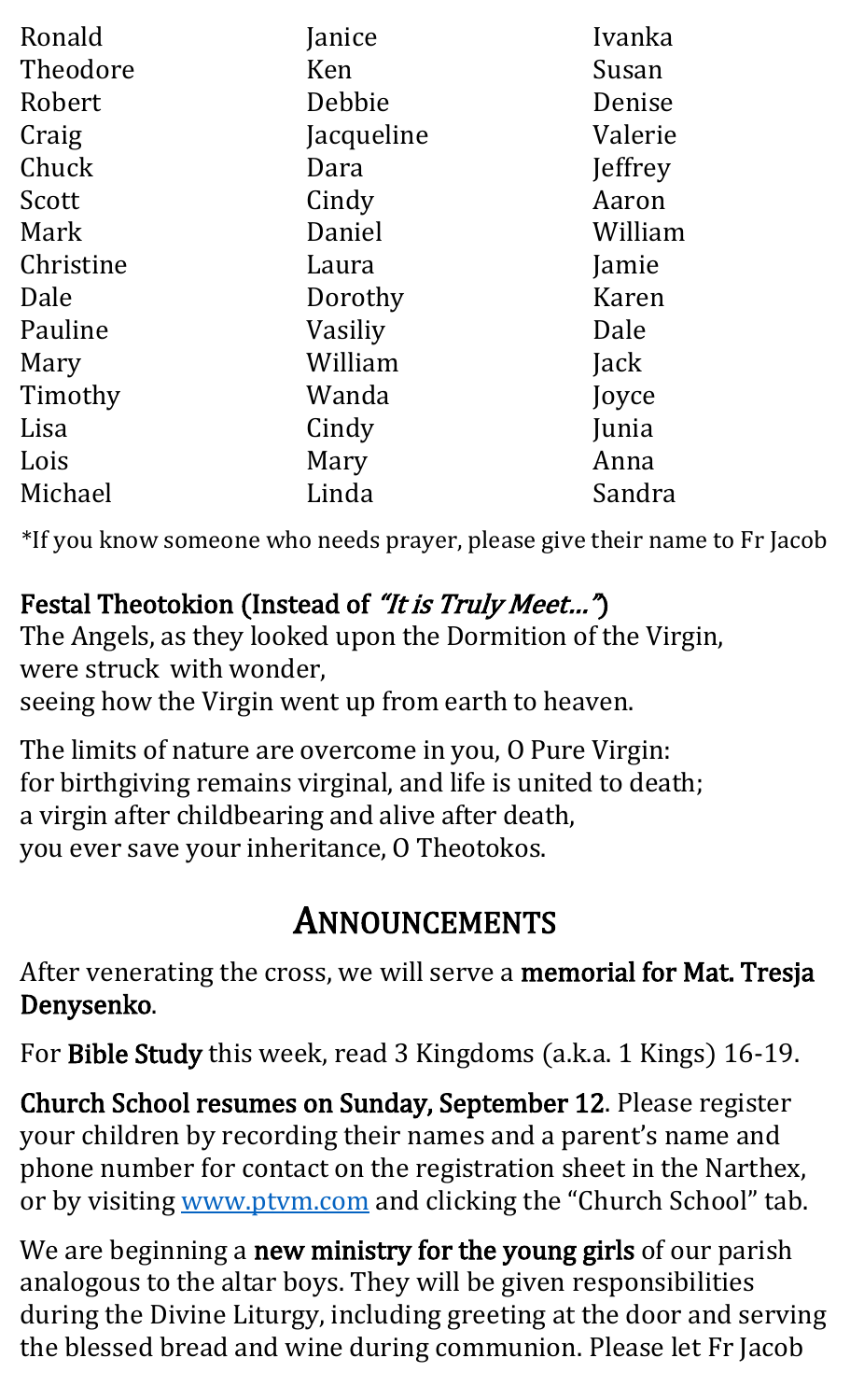know if your daughter or granddaughter would like to serve. Girls should be members of the parish in communion and have had their first confession.

Congregations of Merrillville is holding a luncheon fundraiser for the Feed the Flock ministry on Saturday, September 25. Details are on fliers in the narthex. See Mary Ann Bertram or Janet Andrus during coffee hour for tickets.

The icons of the Life of the Theotokos in memory of Archpriest Spiro Tanaskoski have been completed! From this point on, if anyone would like to sponsor more iconography in the Church, please see Fr Jacob to discuss options. A perpetual plaque will be installed in the entryway of the Church to commemorate those in whose memory icons are being completed.

#### Mark your calendars:

Aug 25: Bible Study @ 7pm

Aug 26: Faith Enrichment @ 10am

Sept 12: First Sunday of Church School

Last week's gifts to the Lord: \$2,335

# Dormition or Assumption?

A reflection by Fr. John Breck

In our Orthodox tradition, we are usually very careful to distinguish between the "Dormition" of the Mother of God and her "Assumption" into heaven. The former, we feel, is properly Orthodox, while the latter strikes us as a purely Western designation, derived from a Roman Catholic "misunderstanding" of the meaning of this feast, celebrated universally on August 15. It is true that some very genuine yet misguided interpretations of Mary's death and exaltation can be found both in Catholic spiritual writings and in contemporary Western icons: a tendency, for example, to exalt the Holy Virgin to a level of "divinity" that effectively erases the crucial and absolute distinction between human and divine life. Orthodox theologians will insist that the "deification" (*theôsis*) known by the Mother of God in no way involves an ontological transformation of her being from created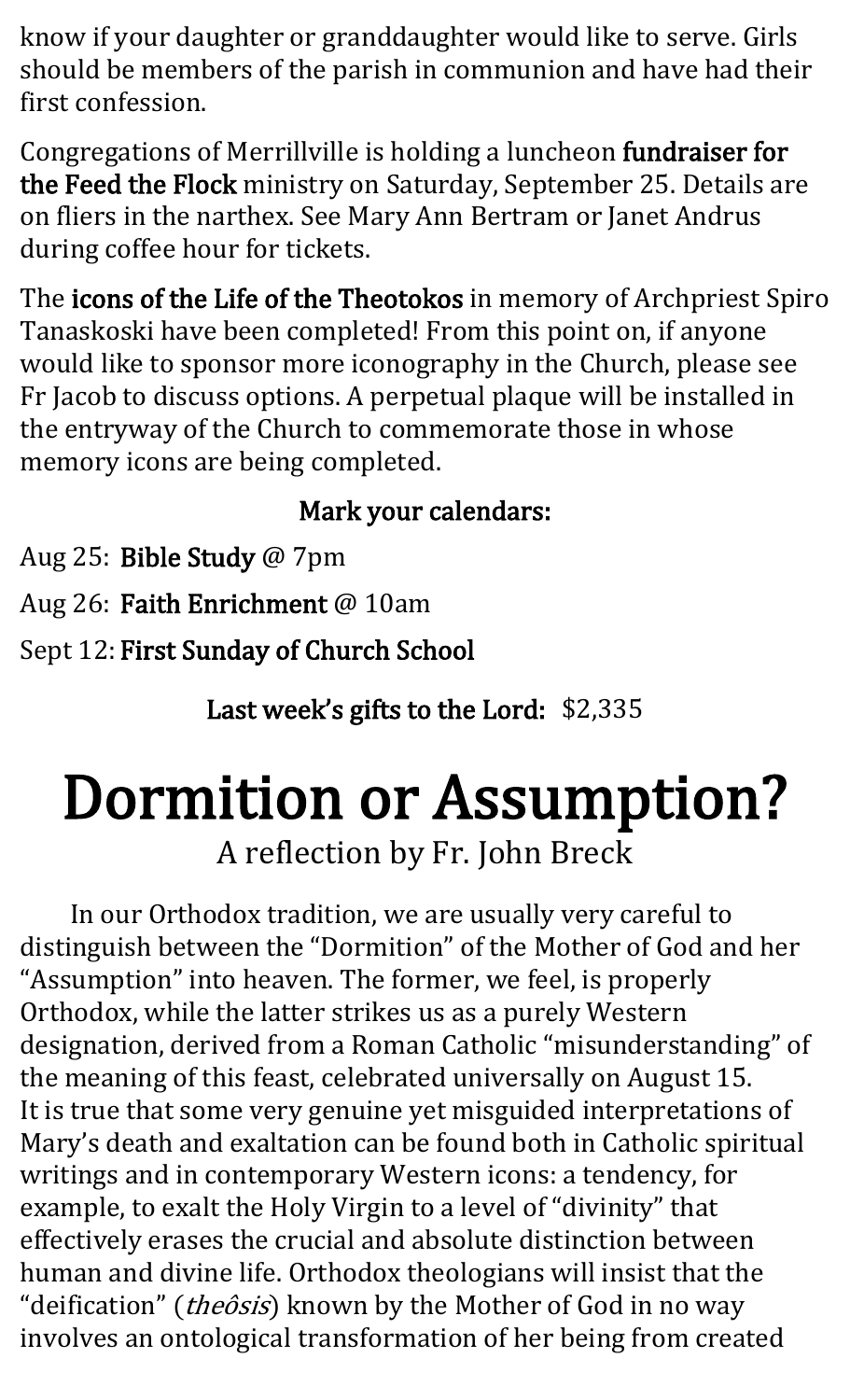humanity to divinity. She was and will always remain a human creature: the most exalted of all those who bear God's image, yet always a human being, whose glory appears in her humility, her simple desire to "let it be" according to the divine will.

Traditional Orthodox icons of her "falling asleep," therefore, focus especially on her death and entombment. The disciples, "gathered together from all the ends of the earth," surround her in an attitude of grief and lament. Behind the bier on which she is laid there stands her glorified Son, holding in His arms a child clothed in radiant white garments, an image of His Mother's soul. This is a theme of reversal. On every Orthodox iconastasis there is found a sacred image of the Mother of God, holding in her arms her newborn child, the God-Man who "took flesh" in order to save and sanctify a fallen, sinful, broken world. Here, in the icon of the Dormition, the Son embraces and offers to that world His Holy Mother, as she did Him at the time of His birth. At her falling asleep He receives her soul, her life, in order to exalt it in Himself and with Himself, to the glory, beauty and joy of eternal life.

In many Orthodox icons, however, this primary image is complemented by another: the depiction of the Mother of God ascending to heaven, accompanied by a host of angels. We find this double motif especially in post-byzantine icons such as the koimesis (Dormition) of the Koutloumousiou monastery of Mount Athos, dated from around 1657. (Vladimir Lossky notes other such representations in his commentary on the Dormition, The Meaning of Icons, Boston, 1969, p. 215.) Should we conclude that this dual theme, depicting both the Dormition and the Assumption of the Mother of God, is simply the result of Western influence?

In fact, whether we label it the "Assumption" or the "Ascension" of the Theotokos, this image complements that of the koimesis in a way that is in perfect accord with Orthodox theology. Just as Christ died and lay in the tomb, to be resurrected and exalted into heaven, so His Holy Mother "falls asleep," to be raised up by her Son and exalted with Him into heaven. By His Resurrection and Ascension, He provides the means by which the "Mother of Life," together with all those who dwell in Him, can be raised from death and exalted to transcendent Life.

If we understand the "Assumption" of the Mother of God in the light of the Ascension of her divine Son, then we can appreciate the dual depiction of Dormition and Ascension found in many of our